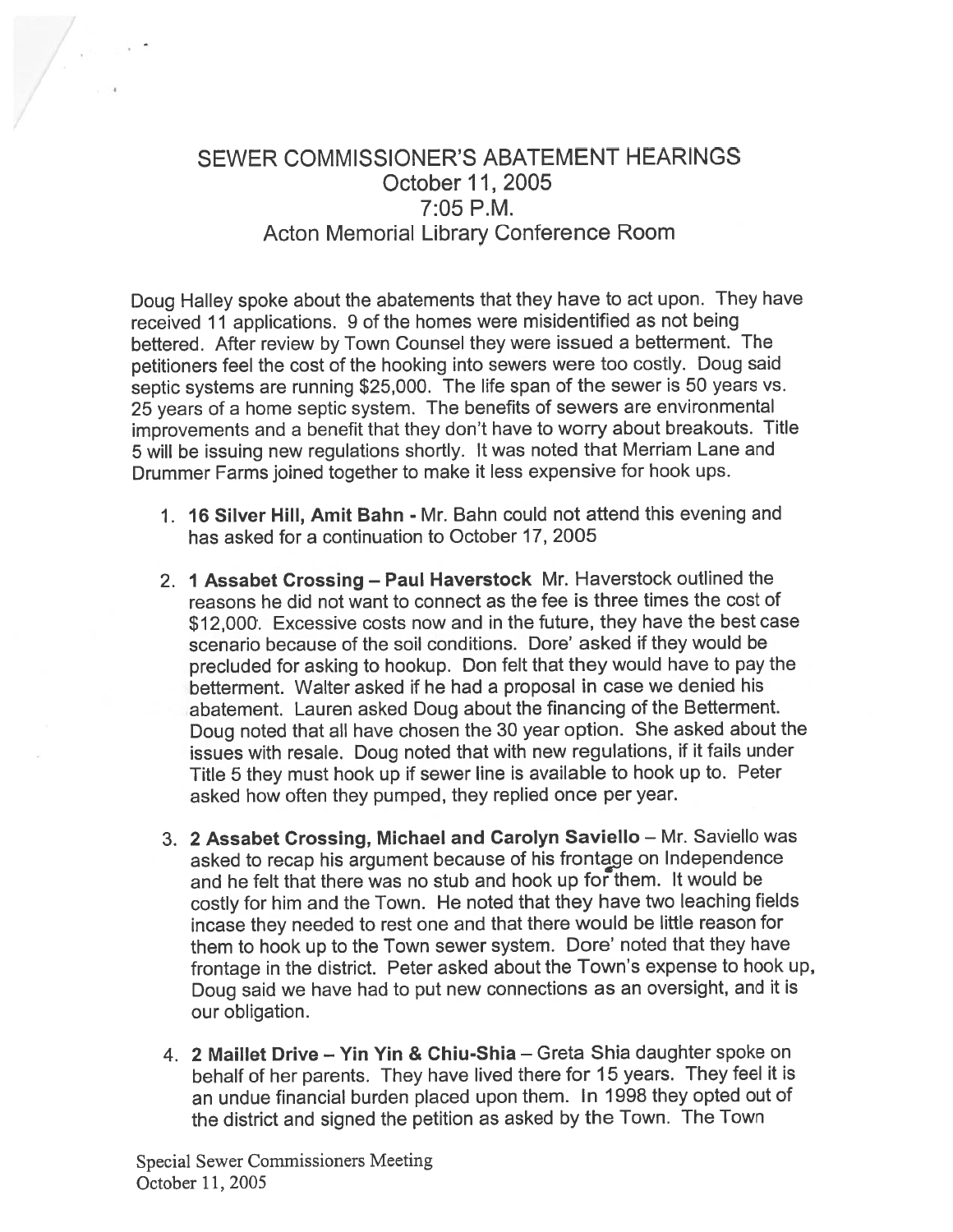Manager and Health Director said that they would pu<sup>t</sup> <sup>a</sup> stub on their property edge on Adams Street, but they will need to continue to their house. They asked the town to build out on Maillet Drive and rebate monies pu<sup>t</sup> into their private septic tank. Or they would undertake the connection to Adams Street and the Town to rebate the fees to install an additional 130 feet to Adams Street and rebate of septic expenses since 1998. Dore' was concerned about the possibility of lot <sup>I</sup> then getting <sup>a</sup> free connection. Walter noted that he was concerned with the legal requirements <sup>p</sup>laced on the Commissioners. Peter said he is bound by tight restrictions on what we can or cannot do. Peter asked about the application and the reason the \$3,000 figure was determined...

- 5. <sup>12</sup> Assabet Crossing Paul Gaboury presented an overview of Assabet Crossing situation. He outlined the reasons they want to be excluded. He noted that they have ideal soil conditions and felt that the time line was the same on as outlined by the Shia's. He spoke about the pumps needed to ge<sup>t</sup> to Independence. The cost to connect would be very high. The cost to the neighborhood would be much higher than another location. Paul noted that the betterment must be paid at closing. He also said that he would not sign up for the installation unless the Town under Title <sup>5</sup> would force <sup>a</sup> hook up and that would be even higher because of the <sup>p</sup>iece meal hook ups as individuals systems fail. Dore' noted Grace's situation and that it could bankrupted the Sewer District if abatements were granted. Lauren said that it would be an investment in the property. Dore' asked about the hammer head lots. Peter asked that with the information now that Title <sup>5</sup> requires hookup at failure would the neighborhood approac<sup>h</sup> be looked at.
- 6. <sup>12</sup> Assabet Crossing Paul Gaboury gave an overview of his argumen<sup>t</sup> for not hooking up. He spoke about the location for <sup>p</sup>iping and the variances involved in hooking up to Parker Street. He went over his sprea<sup>d</sup> sheet for costs or \$40,000 dollars for his hookup. He could re mortgage it or take <sup>a</sup> line of credit. He will be getting more information from Doug about the requirements of Title <sup>5</sup> to hookup.
- 7. <sup>4</sup> Assabet Crossing James and Roberta King It's expensive, it's <sup>a</sup> burden for them financially and they don't feel they should be required to hookup.
- 8. <sup>6</sup> Assabet Crossing Michael and Elizabeth Perry Thanked her neighborhood for their presentations. She has <sup>a</sup> system that is working she takes care of it and it should last for <sup>a</sup> long time. Because the lot is problem some for connecting, long driveway and lot elevation. She requests an abatement for her property.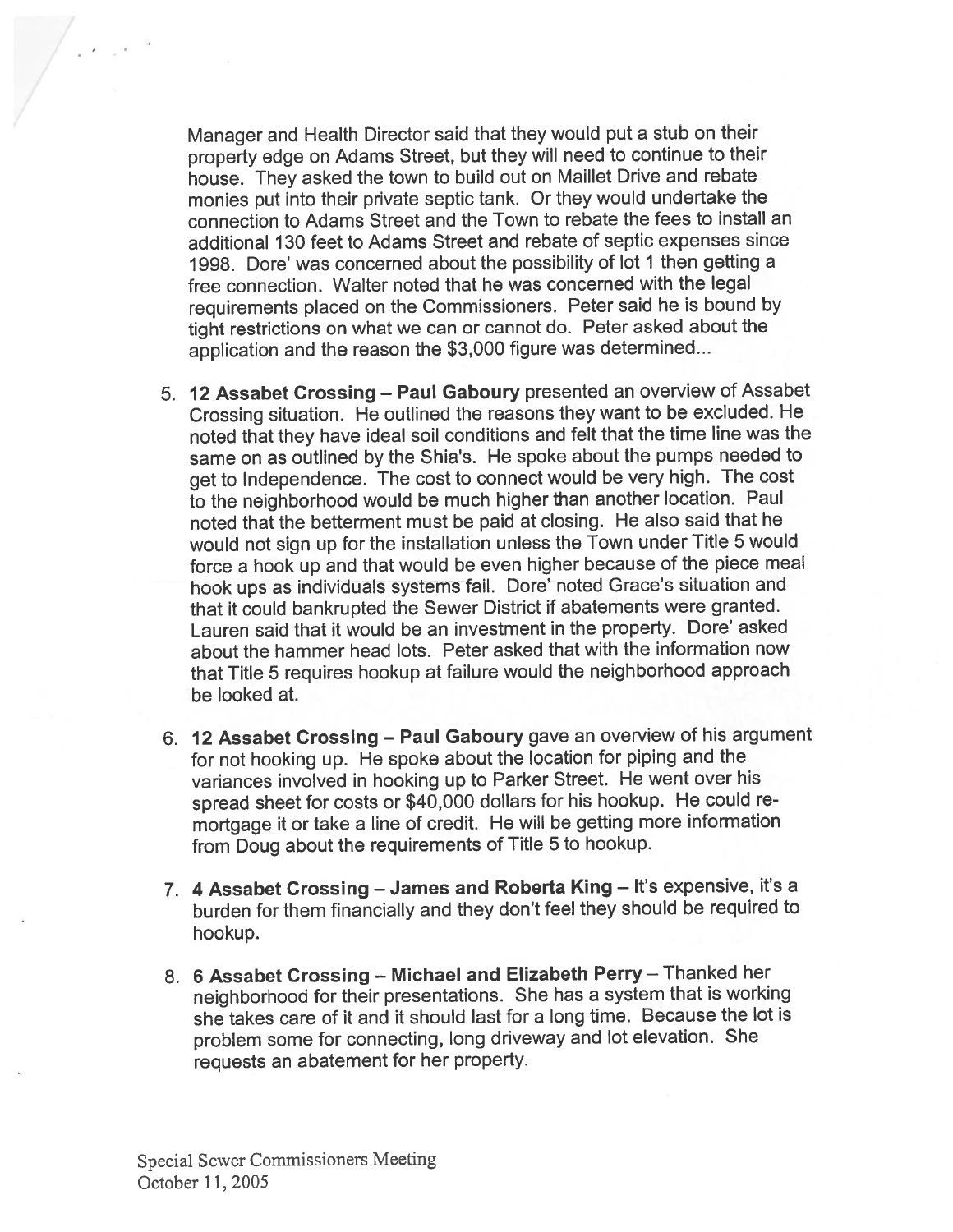- 9. <sup>8</sup> Assabet Crossing Feng Zhang and Lena Li Mr. Zhang spoke about his current private system and the reasons he would not want to be required to hookup. He asked for an exemption to the Betterments.
- 10.10 Assabet Crossing Jeremy and Maria Greene spoke about the reasons for an abatement of the betterment. The cost of \$42,000 for individual hook up is too high. He feels that \$42,000 vs. \$4,000 installation costs are too high. He also noted the soil conditions and number of pumps needed to install. The costs will have <sup>a</sup> significant impact on his family. He asked for abatement of the Betterments. Peter asked Doug about any monies for loaning for sewer connections. The money they currently have is \$200,000. They would require <sup>a</sup> lower interest rate.
- 11.14 Assabet Crossing Ian Hirst —Mr. Hirst outlined his reasons for asking for an abatement of the betterment. His situation is not as bad, pu<sup>t</sup> he would not want the pump to fail and he noted his landscaping is now mature.
- 12.26 School Street Antonio DaCosta- This is <sup>a</sup> different situation of an assessment for 2 instead I betterments. The Assessor's did an inspection and they assumed it was <sup>a</sup> <sup>2</sup> Family. Doug has verified it is <sup>a</sup> single family home.

WALTER FOSTER — Moved to adjourn DORE' HUNTER — second. UNANIMOUS VOTE — Meeting adjourned at 9:20.

Christine Joyce

Clerk. Board Sélectr Date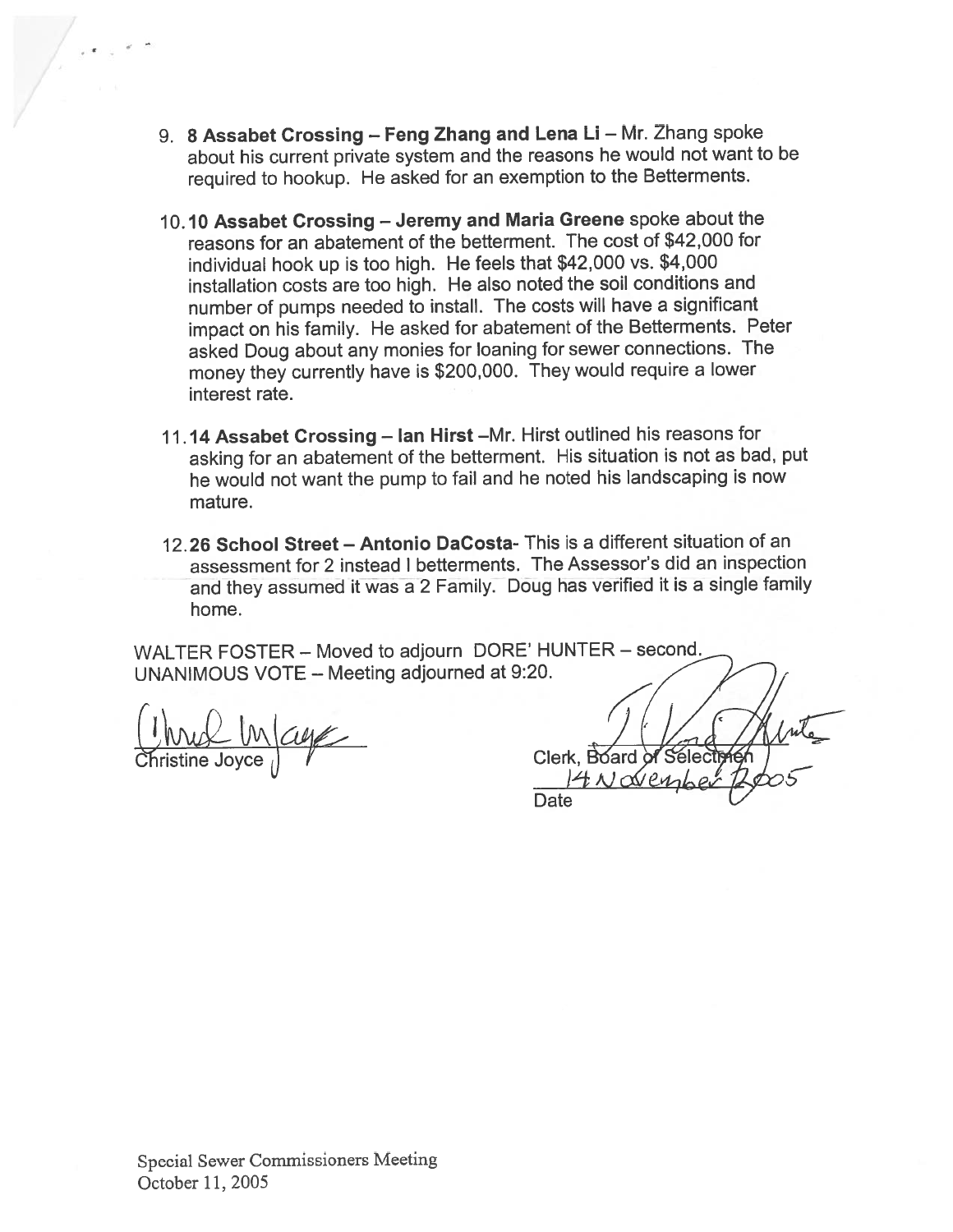October 11,2005

TO: Sewer Commissioners

FROM: Peter Ashton, Chairman

## SUBJECT: SPECIAL SEWER COMMISSIONER'S MEETING, (BETTERMENT ABATEMENT HEARINGS)

#### ACTON MEMORIAL LIBRARY (ROOM LOCATED TO THE LEFT WHEN ENTERING THE BUILDING) 7:05 P.M.

I CITIZENS' CONCERNS

#### II PUBLIC HEARINGS & APPOINTMENTS

- 1. 7:05 16 Silver Hill Road —Amit Bahn
- 2. 7:15 <sup>1</sup> Assabet Crossing Paul and Susan Haverstock
- 3. 7:30 <sup>2</sup> Assabet Crossing Michael and Carolyn Saviello
- 4. 7:45 2 Maillet Drive Yih-Yih & Chiu-Shia
- 5. 8:00 Assabet Crossing Overview Paul Gaboury
- 6. 8:10 <sup>12</sup> Assabet Crossing Paul and Michele Gaboury
- 7. 8:20 <sup>4</sup> Assabet Crossing James and Roberta King
- 8. 8:30 <sup>6</sup> Assabet Crossing Michael and Elizabeth Perry
- 9. 8:40 <sup>8</sup> Assabet Crossing Feng Zhang and Lena Li
- 10. 8:50 10 Assabet Crossing Jeremy and Maria Greene
- 11. 9:00 <sup>14</sup> Assabet Crossing Ian Hirst, Trustee Hirst Nominee Trust
- 12. 9:10 26 School Street Antonio DaCosta
- 13. OTHER BUSINESS
- III CONSENT AGENDA
- IV TOWN MANAGER'S REPORT
- V EXECUTIVE SESSION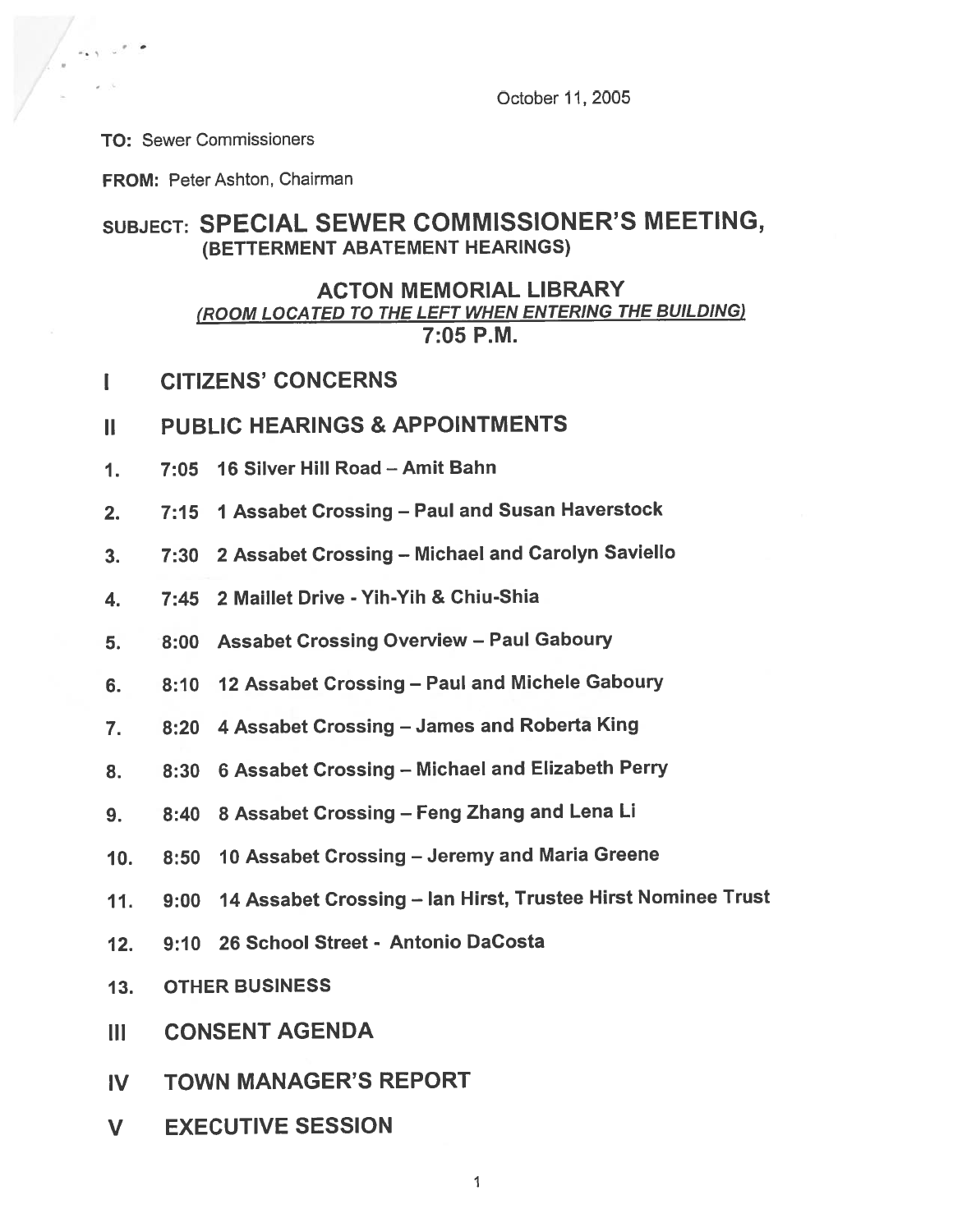## **SELECTMENS MEETING OCTOBER 11, 2005** 7:00 P.M.



Acton Memorial Library, Ashton, Foster, Rosenzweig, Foster and the Town Manager

Massachusetts Water Pollution Abatement Trust Refinancing of the Comprehensive Water Resources Management Plan - DORE' HUNTER - Moved to execute the Bond-WALTER FOSTER - second. UNANIMOUS VOTE

ADJOURNED at 7:10 p.m

hristine Joyce'

Board of Selectmen

 $14/05$ Date

Selectmen's Special Meeting October 11, 2005